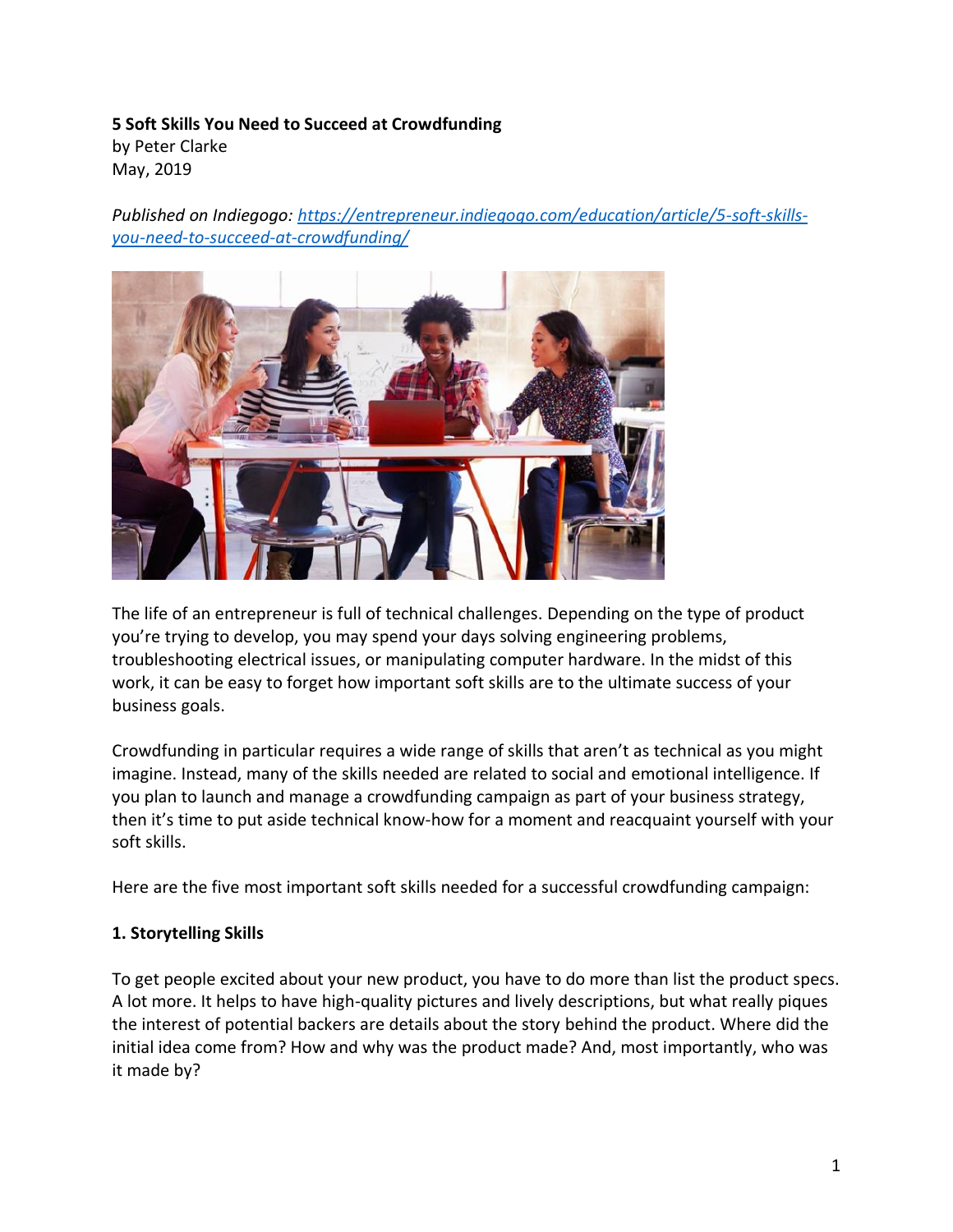Telling this story is not easy, even for natural storytellers. It requires a high level of authenticity and a willingness to engage with your audience on a personal level. If you need inspiration for beefing up your storytelling skills, start by checking out past successful campaigns on Indiegogo.

For example, check out the campaign for the e-bik[e MATE X,](https://www.indiegogo.com/projects/mate-x-most-affordable-fully-loaded-folding-ebike#/) which features a quality photo of the founders and an inspiring description of their passion for the product. Also, check out the campaign for [Bento Bag,](https://www.indiegogo.com/projects/the-bento-bag-most-thoughtful-travel-bag-ever#/) specifically noting the level of personal information shared in the campaign video. "If you watch the campaign video," a co-founder of Bento Bag told Indiegogo, "you're basically getting our life story."



#### **2. Teamwork**

Crowdfunding requires a team effort. A secret to success is to surround yourself with people who are more knowledgeable than you are in specific domains. Even if you're a solo entrepreneur, your crowdfunding journey will likely require working with consultants, marketers, advertisers, as well as Indiegogo staff and our partners.

How can you be a good team player if it's not within your natural skillset? Career experts often suggest that teamwork starts with being an engaged listener. "Sometimes we focus too much on what actions we should take rather than how we make people feel," says a career coach at [Forbes](https://www.forbes.com/sites/forbescoachescouncil/2018/12/18/15-top-tips-to-become-a-better-team-player-at-work/#153f56ad3f6e). "If you listen well, the path to becoming a better co-worker and team player reveals itself."

It's equally crucial to let others help you. "Helping others is important," according to Forbes. "However, allowing others to help you is just as important. By opening up to your colleagues, you can be more authentic, more approachable and benefit from their wisdom."

If you are naturally a team player, you're in luck. At Indiegogo, [we've found](https://www.timesofisrael.com/indiegogo-co-founder-says-teamwork-is-key-to-sweet-funding-success/) that the most successful campaigns are run by teams, not by single people. According to Slava Rubin, one of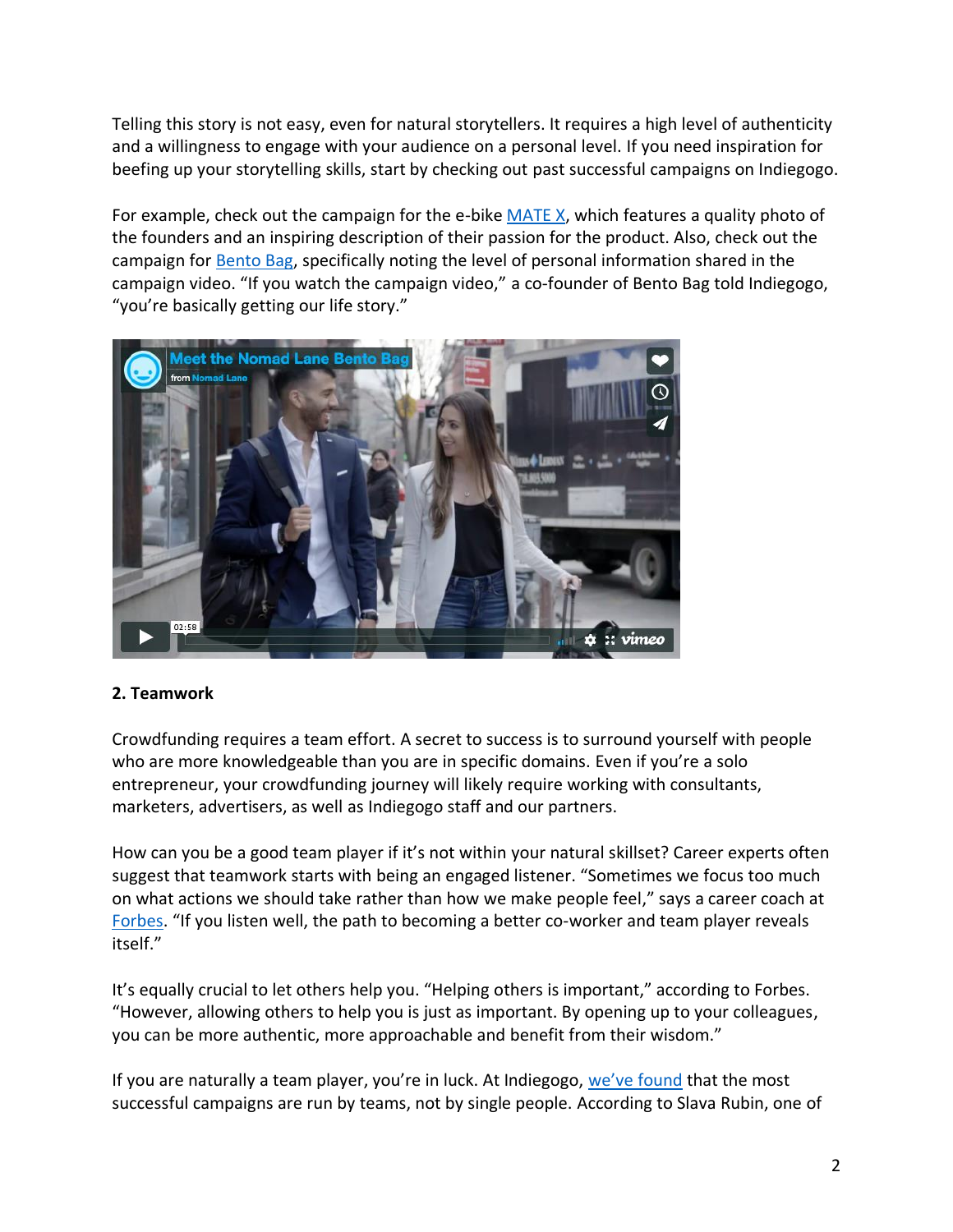the co-founders of Indiegogo, we've also found that, in crowdfunding, "backers really become part of the team, and they want to feel it."

# **3. Self-Motivation**

Many of the soft skills required to succeed at crowdfunding are also essential to entrepreneurship in general. Self-motivation is an obvious example. Entrepreneurs practically define self-motivation.

If you have a positive attitude, if you take initiative without supervision, and if you definite yourself by goal-oriented behavior, then you are a self-motivated person. Congrats. This one's a gimme.

The important point here is to take all of your natural self-motivation and apply it to the full lifecycle of your crowdfunding campaign. From the moment you start [preparing to create](https://support.indiegogo.com/hc/en-us/articles/204458068-Checklist-Before-Creating-A-Campaign) a campaign to the time you're [shipping a product](https://entrepreneur.indiegogo.com/education/article/shipping-logistics-the-basics/) and looking into [post-campaign activities](https://learn.indiegogo.com/marketing-indiegogo-calendar-and-checklist-4/), it's important to hold onto your positive, goal-oriented attitude.

There is one caveat. Self-motivated entrepreneurs are known for [setting extremely ambitious](https://www.entrepreneur.com/article/251591)  [goals.](https://www.entrepreneur.com/article/251591) And this can get you in trouble when it comes time to set your funding goal. As a general rule, the goal you set for your crowdfunding campaign should be realistic. Indiegogo's [Help](https://support.indiegogo.com/hc/en-us/articles/204456228-How-do-I-choose-my-funding-goal-)  [Center](https://support.indiegogo.com/hc/en-us/articles/204456228-How-do-I-choose-my-funding-goal-) stresses this point: "Setting a realistic goal will help you increase credibility as it demonstrates that you've carefully considered the costs of bringing your idea to life."

# **4. Flexibility**

Crowdfunding doesn't always go according to plan. Maybe you set an unrealistic goal for your campaign. Or maybe you raised way more money than you planned and now you're trying to figure out how to possibly fulfill so many orders. In either case, you'll need to be flexible to make sure you can ultimately call your campaign a success.

In practice, flexibility in crowdfunding means, for example:

- Working longer hours than you had planned
- Handling customer support when no one else on your team is available
- Editing or removing [backer perks](https://support.indiegogo.com/hc/en-us/articles/209674868-Perks-How-to-Create-Edit-and-Remove-Perks)
- Finding alternate packaging or shipping options
- Admitting when mistakes have been made, and seeking help when necessary

Even if everything goes according to plan, you'll need to adapt to uncertainty. Also, you'll need to remain open to learning new things—including other soft skills listed here.